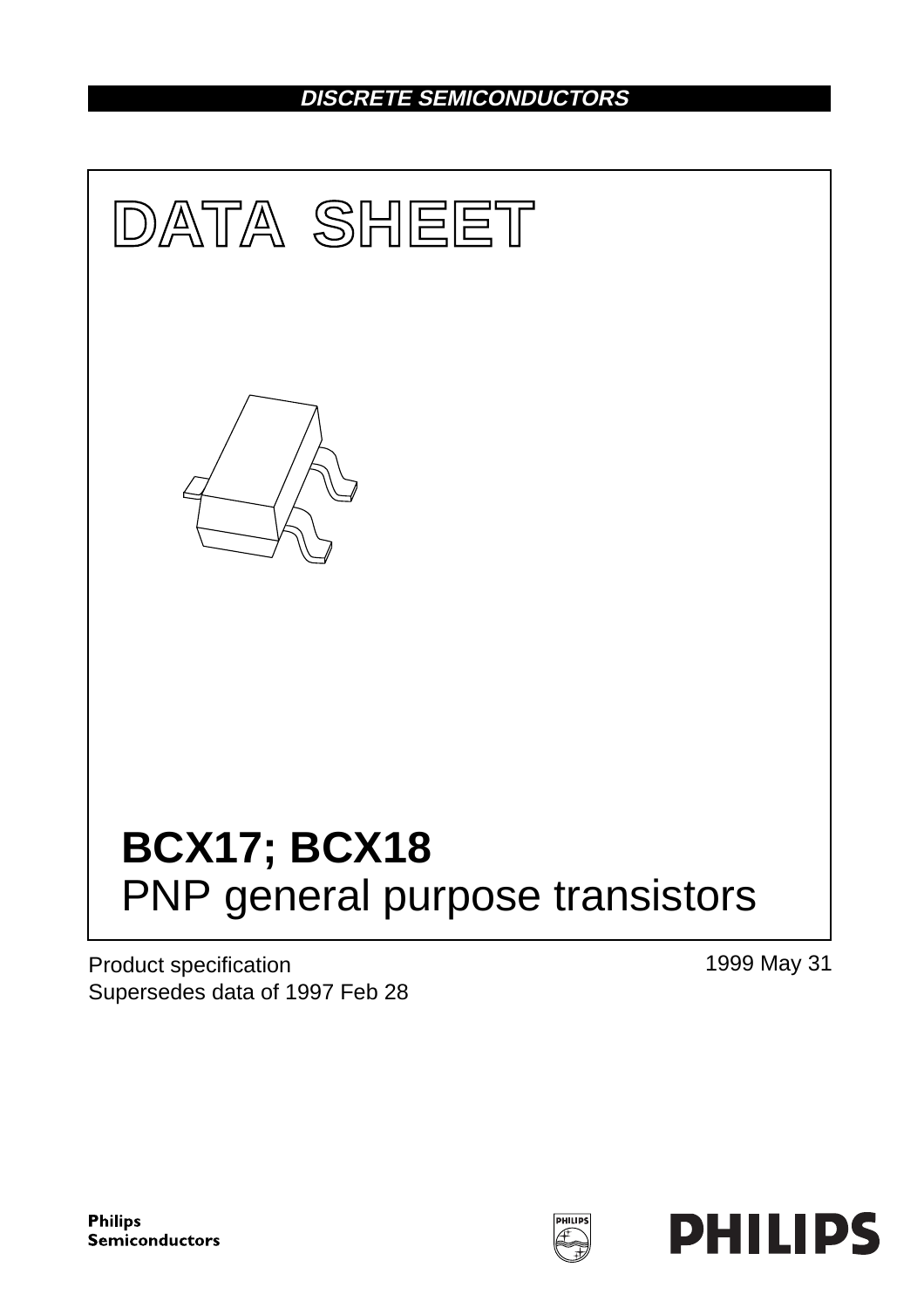### **FEATURES**

- High current (max. 500 mA)
- Low voltage (max. 45 V).

#### **APPLICATIONS**

- Saturated switching and driver applications e.g. for industrial service
- Thick and thin-film circuits.

### **DESCRIPTION**

PNP transistor in a SOT23 plastic package. NPN complement: BCX19.

#### **MARKING**

| <b>TYPE NUMBER</b> | <b>MARKING CODE(1)</b> |  |
|--------------------|------------------------|--|
| IBCX17             | $T1*$                  |  |
| BCX18              | T2*                    |  |

#### **Note**

- 1. ∗ = p : Made in Hong Kong.
	- ∗ = t : Made in Malaysia.

### **LIMITING VALUES**

In accordance with the Absolute Maximum Rating System (IEC 134).

| <b>SYMBOL</b>          | <b>PARAMETER</b>              | <b>CONDITIONS</b>            | MIN.  | MAX.   | <b>UNIT</b> |
|------------------------|-------------------------------|------------------------------|-------|--------|-------------|
| <b>V<sub>CВО</sub></b> | collector-base voltage        | open emitter                 |       |        |             |
|                        | BCX <sub>17</sub>             |                              | —     | $-50$  | V           |
|                        | BCX18                         |                              | —     | $-30$  | V           |
| <b>V<sub>CEO</sub></b> | collector-emitter voltage     | open base                    |       |        |             |
|                        | BCX <sub>17</sub>             |                              |       | $-45$  | V           |
|                        | BCX18                         |                              | —     | $-25$  | V           |
| <b>VEBO</b>            | emitter-base voltage          | open collector               | —     | $-5$   | V           |
| $I_{\rm C}$            | collector current (DC)        |                              | —     | $-500$ | mA          |
| I <sub>СМ</sub>        | peak collector current        |                              | —     | $-1$   | A           |
| <b>I</b> BM            | peak base current             |                              | —     | $-200$ | mA          |
| $P_{\text{tot}}$       | total power dissipation       | $T_{amb} \leq 25$ °C; note 1 |       | 250    | mW          |
| $T_{\text{stg}}$       | storage temperature           |                              | $-65$ | $+150$ | $^{\circ}C$ |
| $T_i$                  | junction temperature          |                              |       | 150    | $^{\circ}C$ |
| $T_{amb}$              | operating ambient temperature |                              | $-65$ | $+150$ | $^{\circ}C$ |

#### **Note**

1. Transistor mounted on an FR4 printed-circuit board.

#### **PINNING**

| <b>PIN</b> | <b>DESCRIPTION</b> |  |
|------------|--------------------|--|
|            | base               |  |
|            | emitter            |  |
|            | collector          |  |

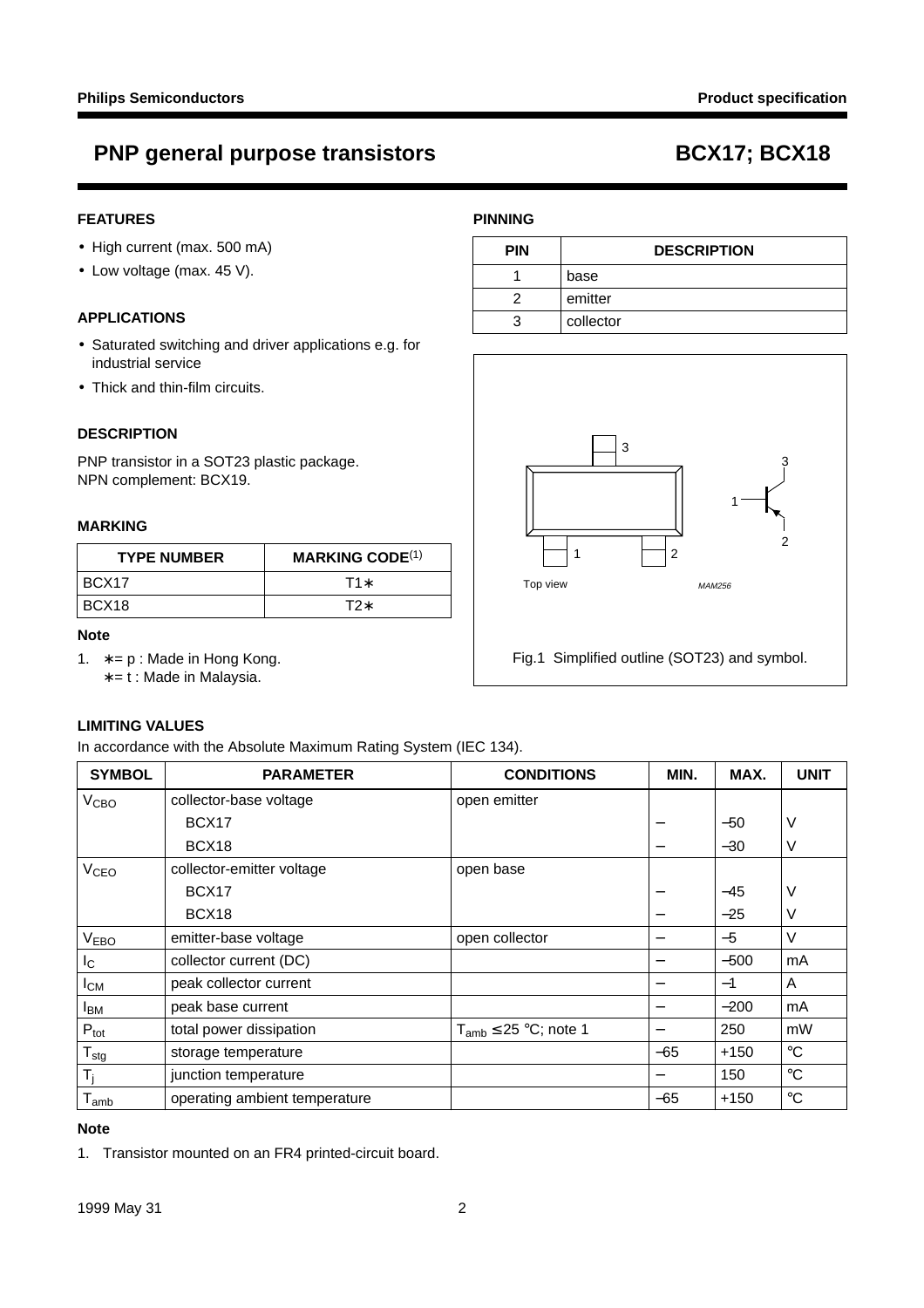### **THERMAL CHARACTERISTICS**

| <b>SYMBOL</b> | <b>PARAMETER</b>                            | <b>CONDITIONS</b> | <b>VALUE</b> | UNIT |
|---------------|---------------------------------------------|-------------------|--------------|------|
| $R_{th i-a}$  | thermal resistance from junction to ambient | note 1            | 500          | K/W  |

#### **Note**

1. Transistor mounted on an FR4 printed-circuit board.

### **CHARACTERISTICS**

 $T_i = 25$  °C unless otherwise specified.

| <b>SYMBOL</b>      | <b>PARAMETER</b>                        | <b>CONDITIONS</b>                             | MIN.                     | TYP.                     | MAX.   | <b>UNIT</b> |
|--------------------|-----------------------------------------|-----------------------------------------------|--------------------------|--------------------------|--------|-------------|
| I <sub>CBO</sub>   | collector cut-off current               | $I_E = 0$ ; $V_{CB} = -20$ V                  |                          |                          | $-100$ | nA          |
|                    |                                         | $I_E = 0$ ; $V_{CB} = -20$ V; $T_i = 150$ °C  |                          | $\overline{\phantom{0}}$ | $-5$   | μA          |
| $I_{EBO}$          | emitter cut-off current                 | $I_C = 0$ ; $V_{EB} = -5$ V                   | —                        | $\overline{\phantom{0}}$ | $-100$ | nA          |
| $h_{FF}$           | DC current gain                         | $I_C = -100$ mA; $V_{CE} = -1$ V              | 100                      | $\overline{\phantom{0}}$ | 600    |             |
|                    |                                         | $I_C = -300$ mA; $V_{CE} = -1$ V              | 70                       | $\overline{\phantom{0}}$ |        |             |
|                    |                                         | $I_C = -500$ mA; $V_{CE} = -1$ V              | 40                       |                          |        |             |
| V <sub>CEsat</sub> | collector-emitter saturation<br>voltage | $I_C = -500$ mA; $I_B = -50$ mA               | —                        |                          | $-620$ | mV          |
| $V_{BE}$           | base-emitter voltage                    | $I_C = -500$ mA; $V_{CE} = -1$ V; note 1      | $\overline{\phantom{0}}$ |                          | $-1.2$ | $\vee$      |
| $C_c$              | collector capacitance                   | $I_F = I_e = 0$ ; $V_{CB} = -10$ V; f = 1 MHz |                          | 9                        |        | pF          |
| $f_T$              | transition frequency                    | $I_C = -10$ mA; $V_{CF} = -5$ V; f = 100 MHz  | 80                       |                          |        | <b>MHz</b>  |

### **Note**

1. V<sub>BE</sub> decreases by approximately -2 mV/°C with increasing temperature.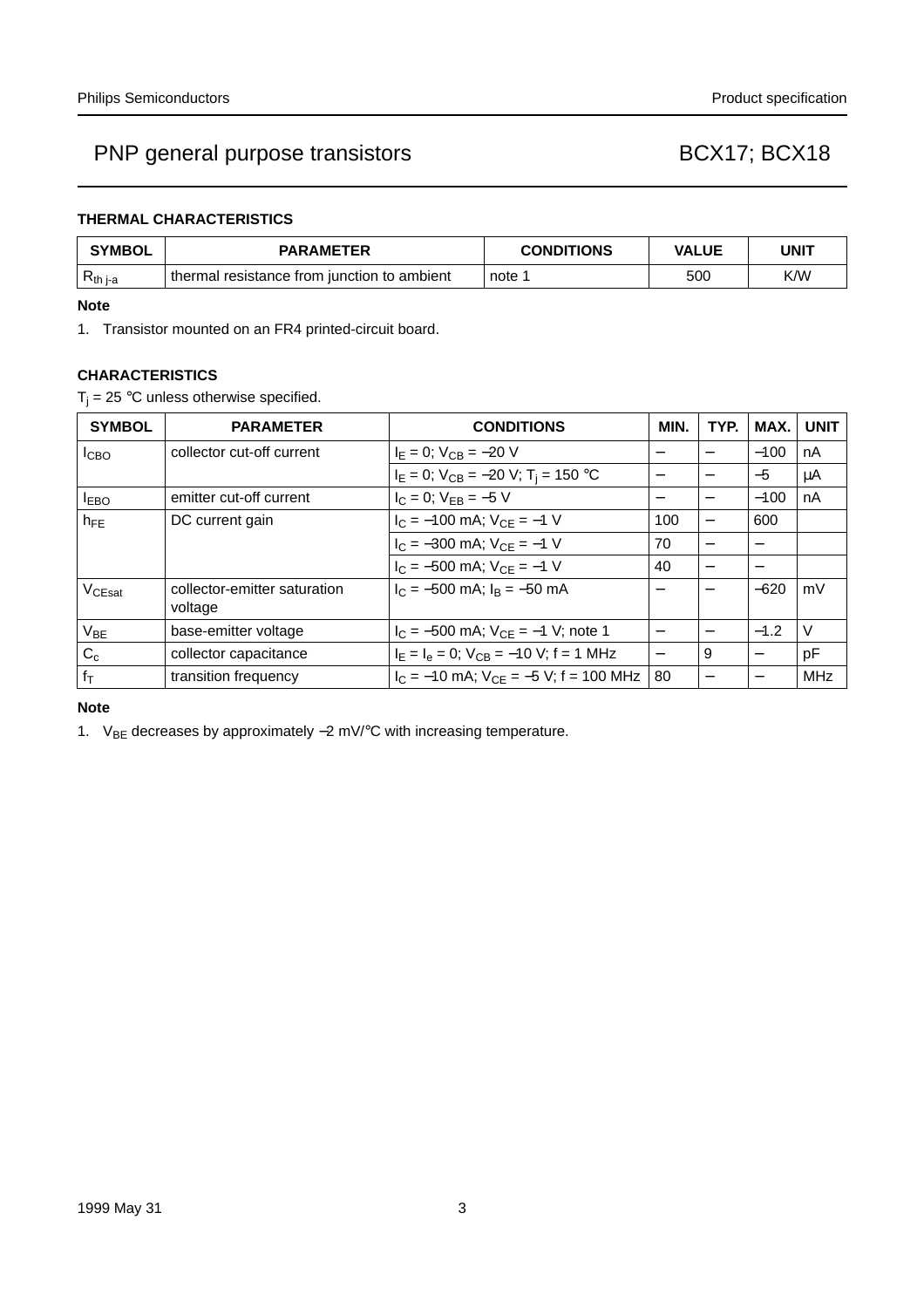#### **PACKAGE OUTLINE**

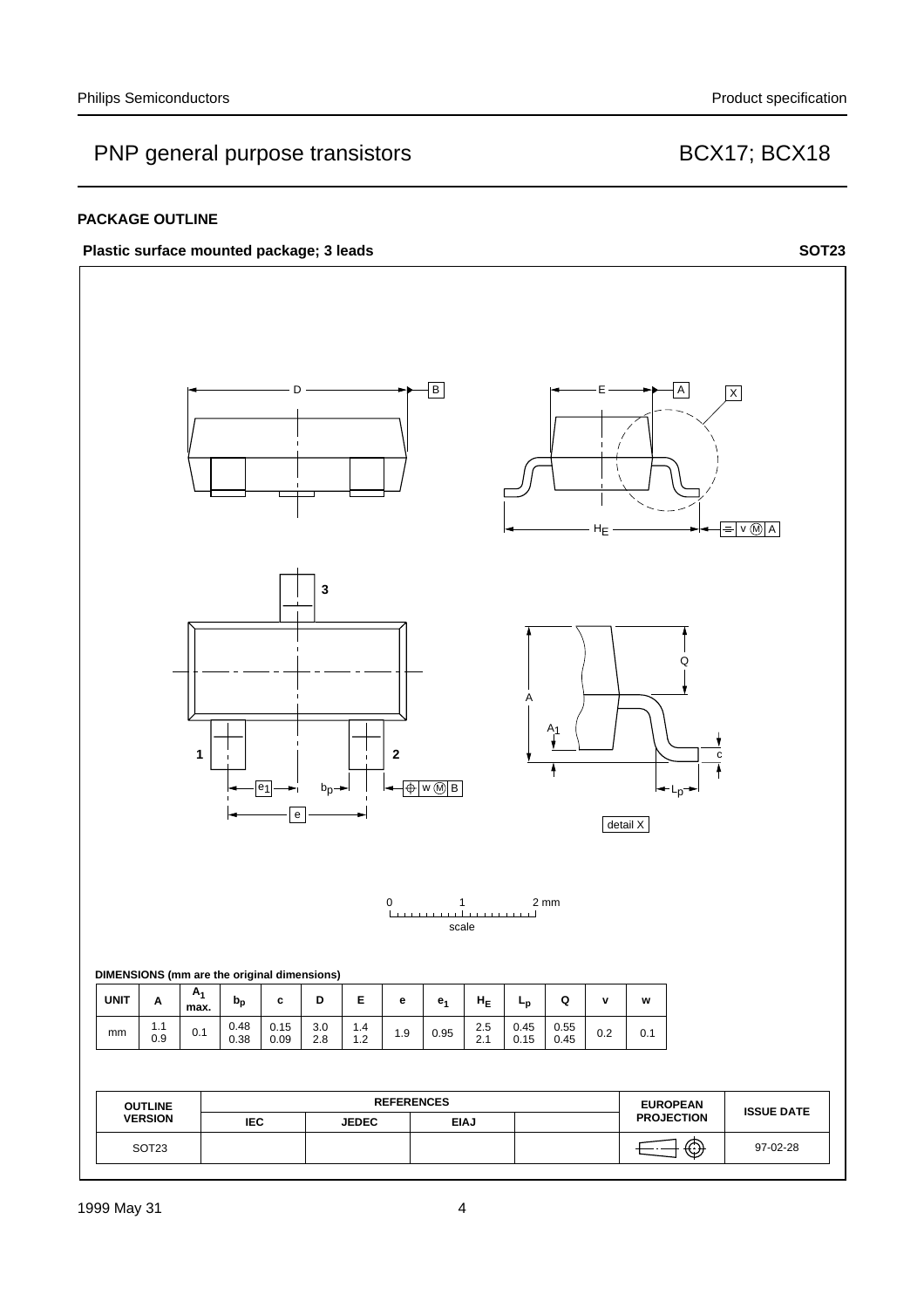#### **DEFINITIONS**

| Data sheet status                                                                                                                                                                                                                                                                                                                                                                                                                                                  |                                                                                       |  |  |
|--------------------------------------------------------------------------------------------------------------------------------------------------------------------------------------------------------------------------------------------------------------------------------------------------------------------------------------------------------------------------------------------------------------------------------------------------------------------|---------------------------------------------------------------------------------------|--|--|
| This data sheet contains target or goal specifications for product development.<br>Objective specification                                                                                                                                                                                                                                                                                                                                                         |                                                                                       |  |  |
| Preliminary specification                                                                                                                                                                                                                                                                                                                                                                                                                                          | This data sheet contains preliminary data; supplementary data may be published later. |  |  |
| Product specification                                                                                                                                                                                                                                                                                                                                                                                                                                              | This data sheet contains final product specifications.                                |  |  |
| <b>Limiting values</b>                                                                                                                                                                                                                                                                                                                                                                                                                                             |                                                                                       |  |  |
| Limiting values given are in accordance with the Absolute Maximum Rating System (IEC 134). Stress above one or<br>more of the limiting values may cause permanent damage to the device. These are stress ratings only and operation<br>of the device at these or at any other conditions above those given in the Characteristics sections of the specification<br>is not implied. Exposure to limiting values for extended periods may affect device reliability. |                                                                                       |  |  |
| <b>Application information</b>                                                                                                                                                                                                                                                                                                                                                                                                                                     |                                                                                       |  |  |
| Where application information is given, it is advisory and does not form part of the specification.                                                                                                                                                                                                                                                                                                                                                                |                                                                                       |  |  |

#### **LIFE SUPPORT APPLICATIONS**

These products are not designed for use in life support appliances, devices, or systems where malfunction of these products can reasonably be expected to result in personal injury. Philips customers using or selling these products for use in such applications do so at their own risk and agree to fully indemnify Philips for any damages resulting from such improper use or sale.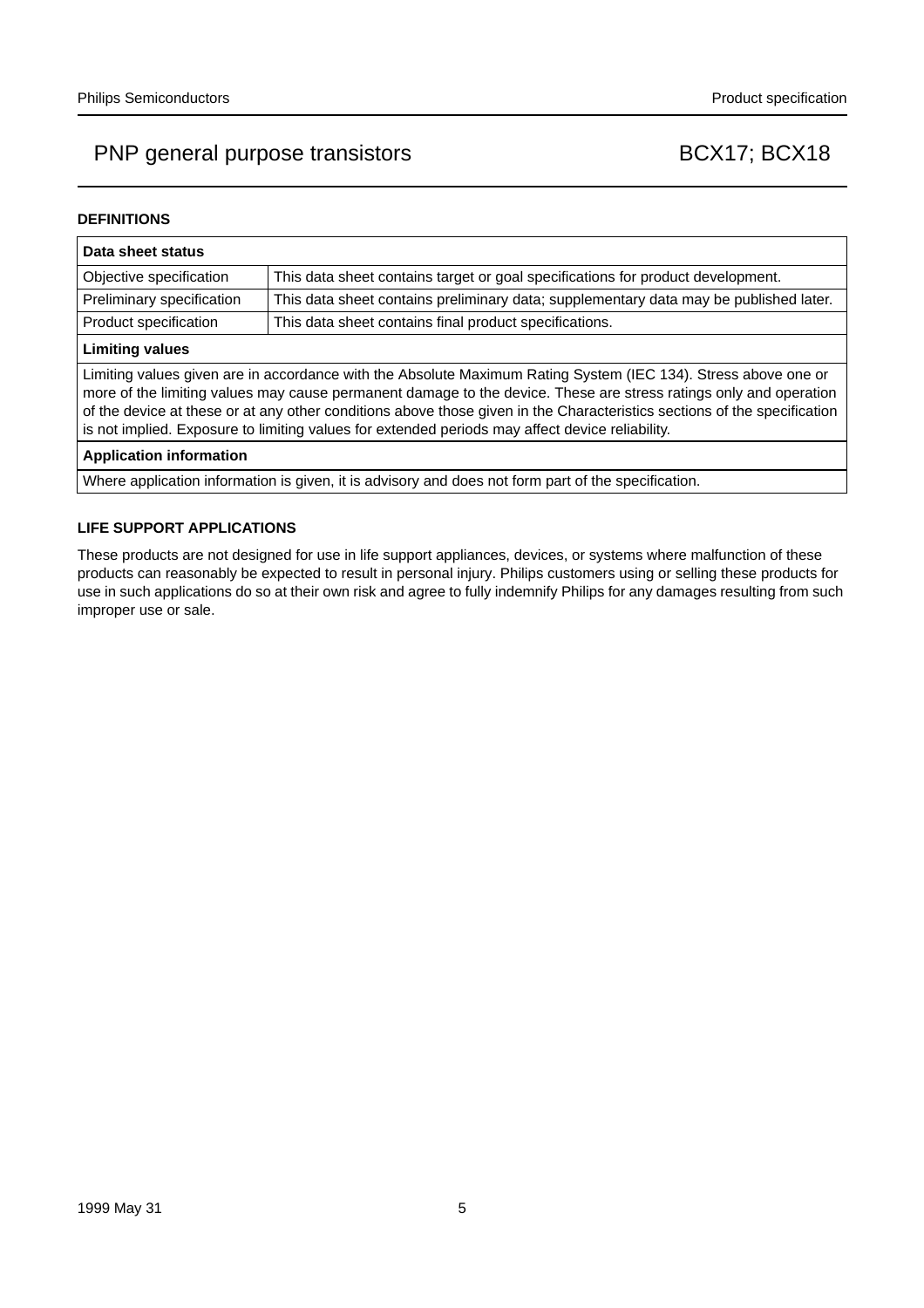**NOTES**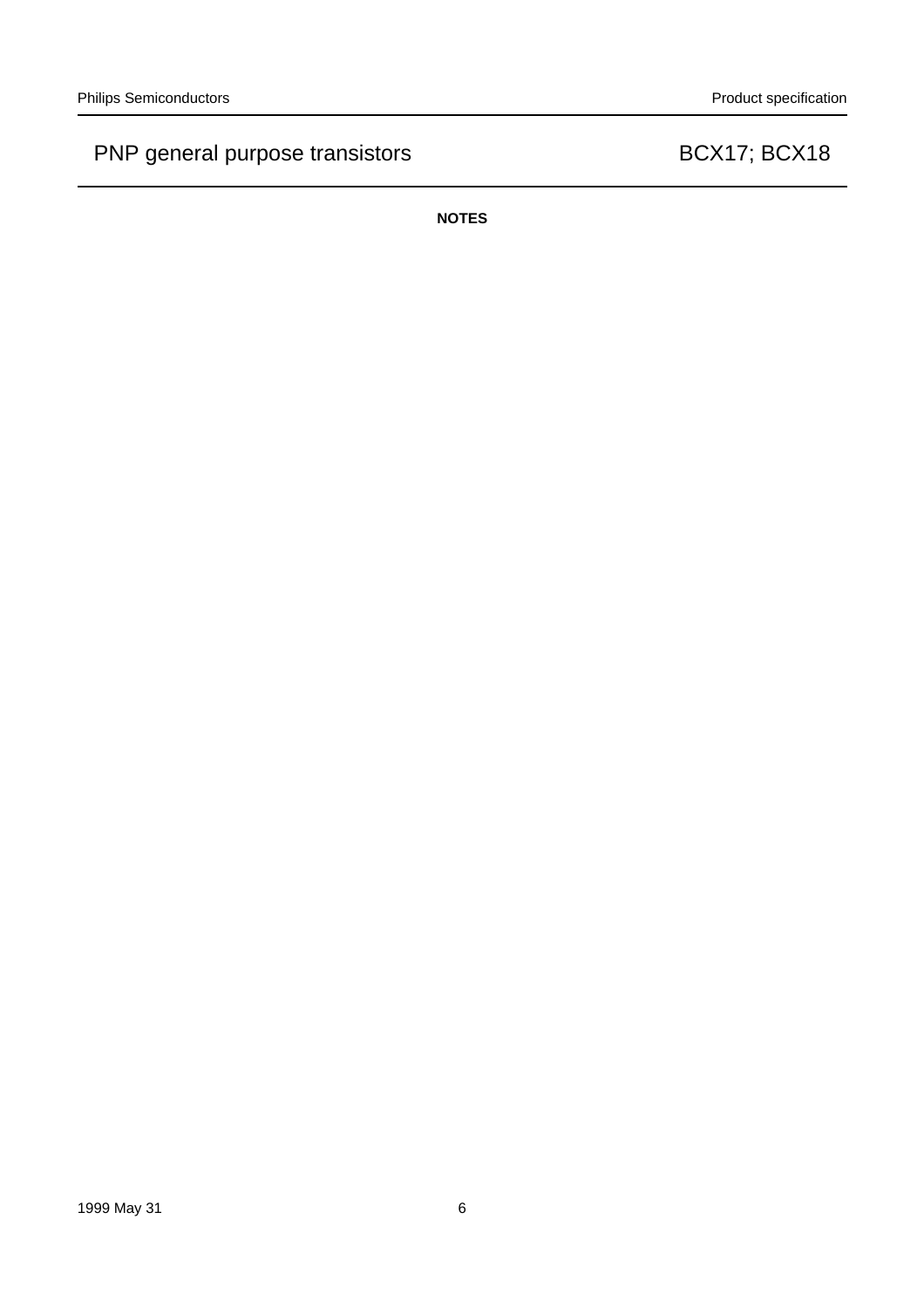**NOTES**